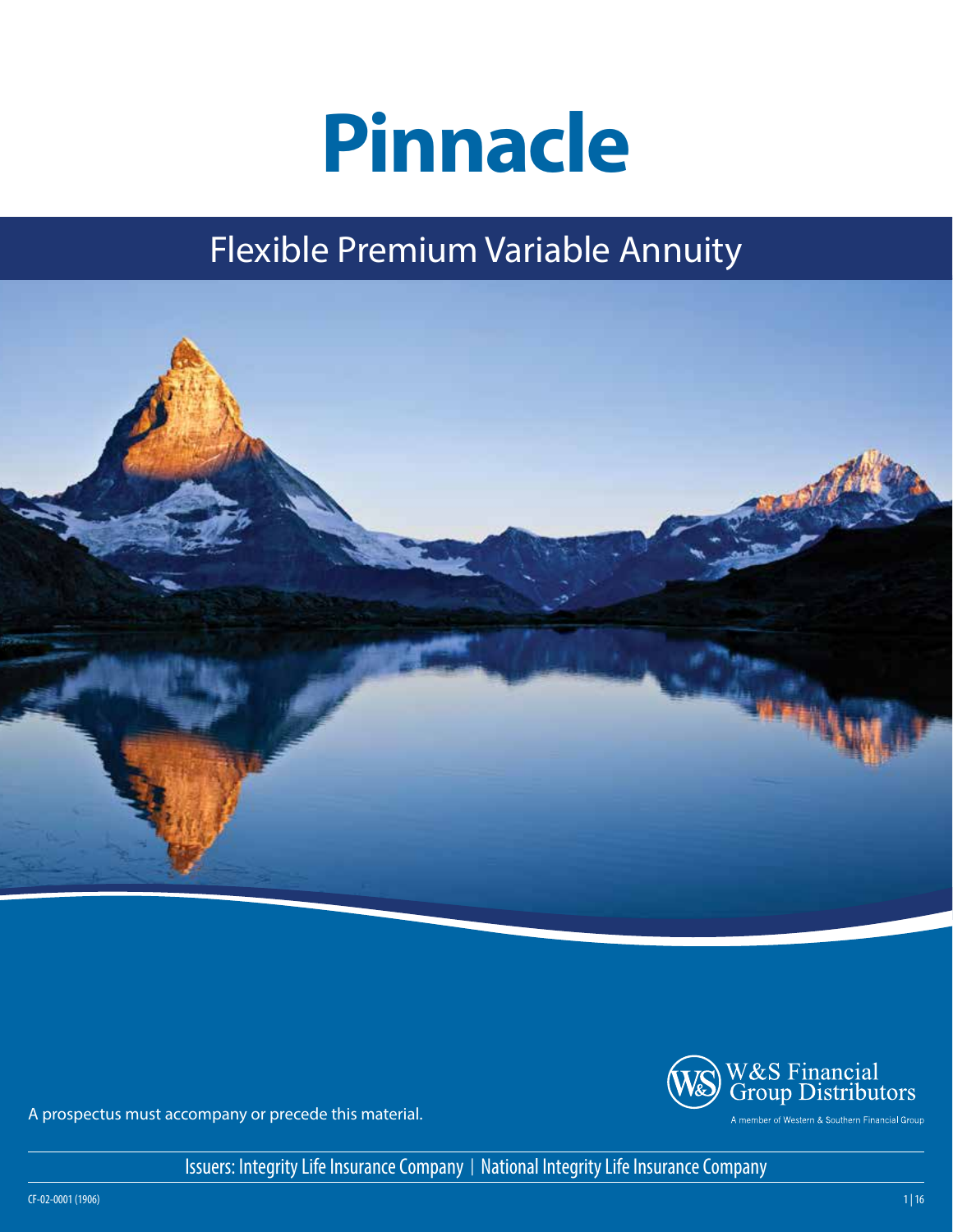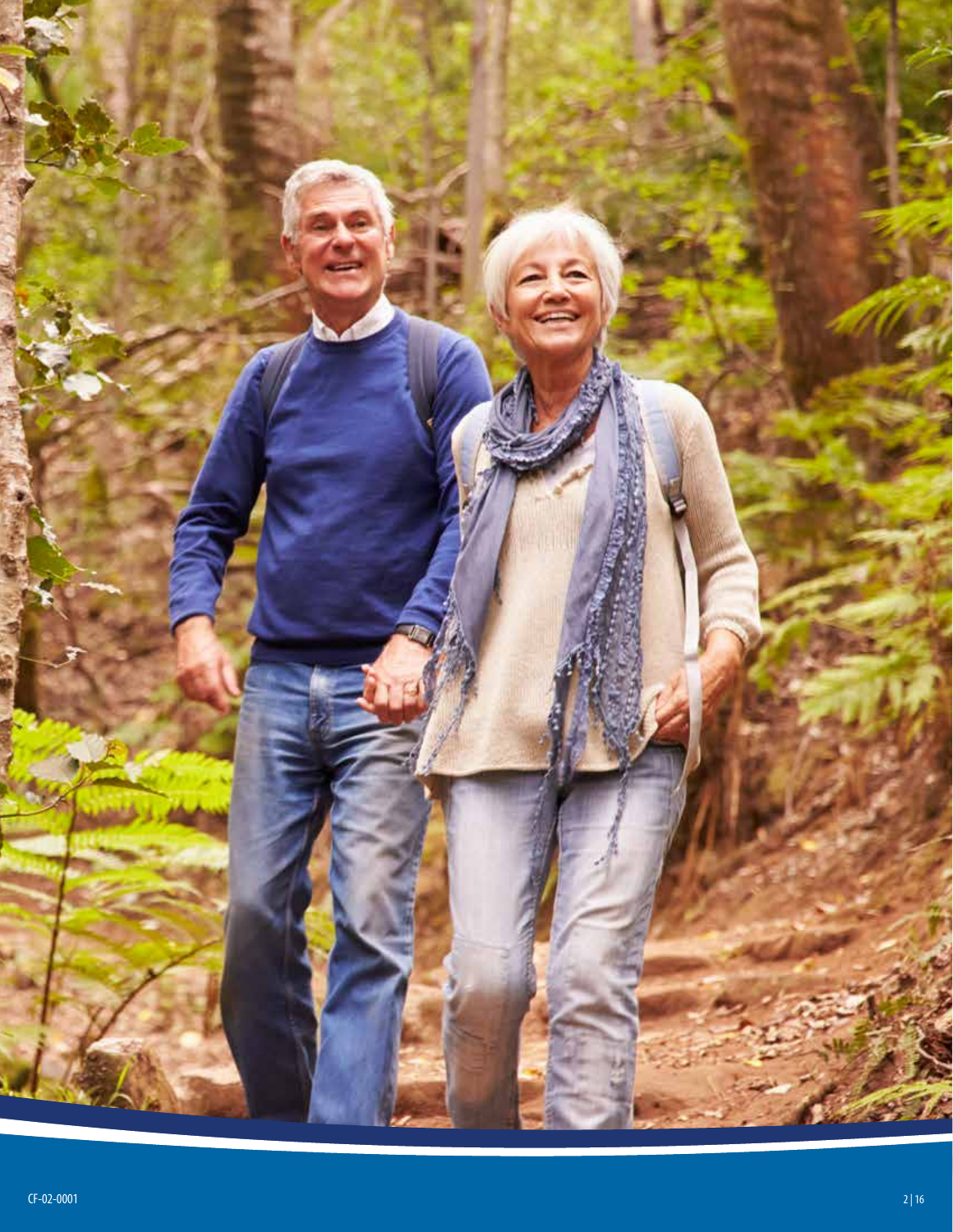#### Retirement. Your retirement. What does it mean to you?

Does it declare *freedom?* Is it being liberated to start a business, cruise the world, make memories at family getaways, master a hobby or settle down in that special retreat overlooking the mountains or beach?

Or does it beckon *familiarity?* Do you crave the certainty of improving the home that centers your world, expanding time spent in shared pursuits with family and friends, becoming a fixture at the club where more tennis and golf await or continuing to drive the latest model of your favorite car every year?

Look ahead. Whether the adventure of freedom – or the assurance of familiarity – appeals most to you, one factor underpins both: financial confidence. Greater freedom and greater familiarity in retirement depend on financial confidence and control that enable you to pursue retirement possibilities on your terms.

#### When can you start living your dreams?

Achieving a full and satisfying retirement requires an income that will allow you real lifestyle choices. A rule of thumb says that you will need about 70% of your working income to maintain your same standard of living during retirement. Many people plan for the basics and forget the extras that add to the quality of retirement life. More than half of your retirement income will come from your pension and retirement savings plans, and your personal resources. *Are you ready for this challenge?*



#### Where Does Retirement Income Typically Come From?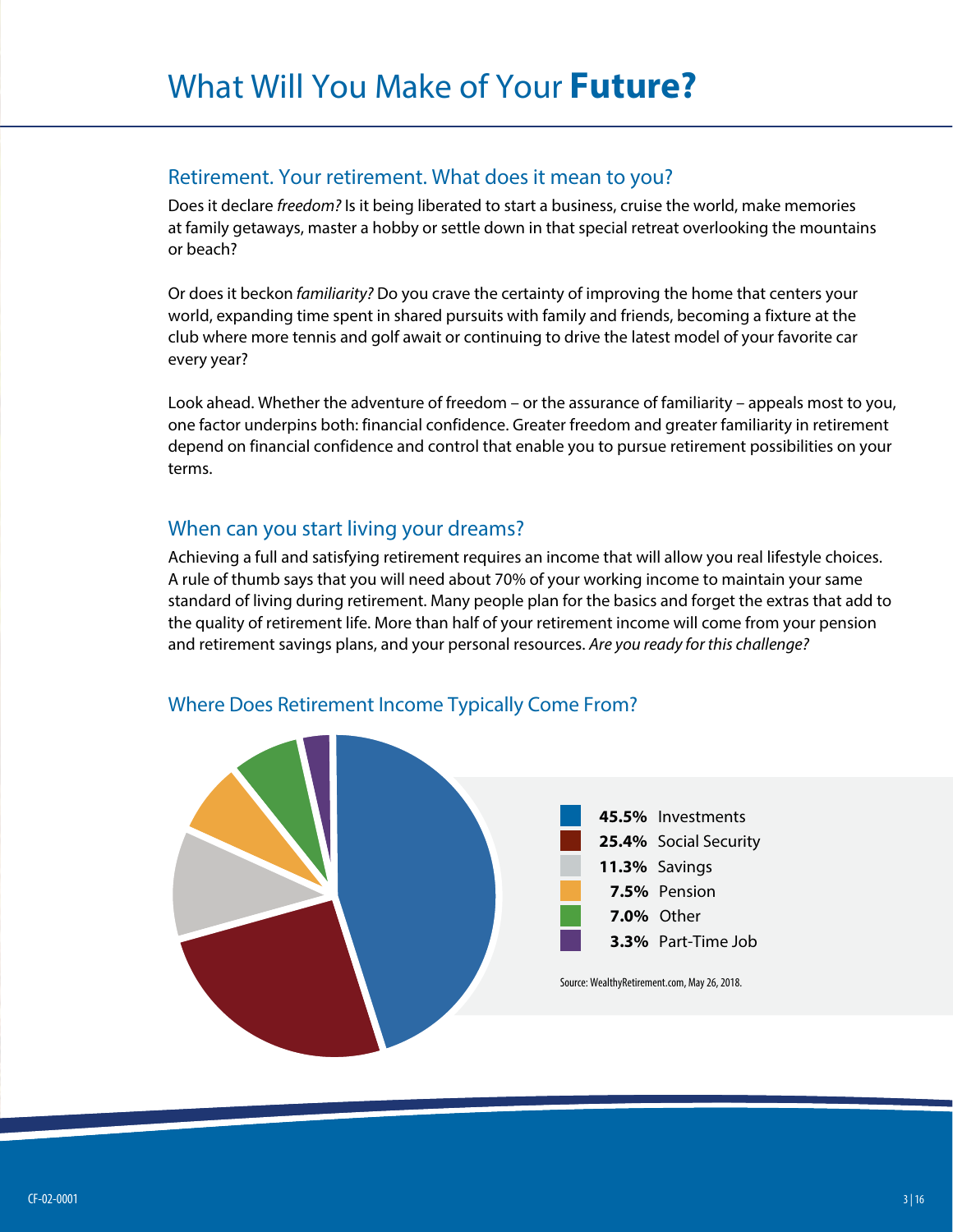## Consider a Variable Annuity

As a long-term financial vehicle designed for retirement purposes, a variable annuity can be an excellent addition to your retirement wealth-building strategy when used as designed. When purchasing a variable annuity contract, an insurance company agrees to accept contributions from you and contractually provides you a future income or a lump-sum payment. The annuity's guarantees are based on the claims-paying ability of the insurer.

A variable annuity invests your contributions in variable account options. Contributions are allocated among a variety of investment options – or sub-accounts – with objectives ranging from aggressive to conservative. Your return is tied to the performance of the underlying investments of the sub-accounts. Variable annuity purchasers often accept a higher level of risk in return for greater growth potential.

Fees and charges include, but are not limited to, mortality and expense risk charges, administrative fees, contract fees and additional charges for optional benefits. Withdrawals also may be subject to charges, and will reduce annuity contract benefits and values. Refer to the product prospectus for complete information.



*Pinnacle variable annuity can help you plan for the future.*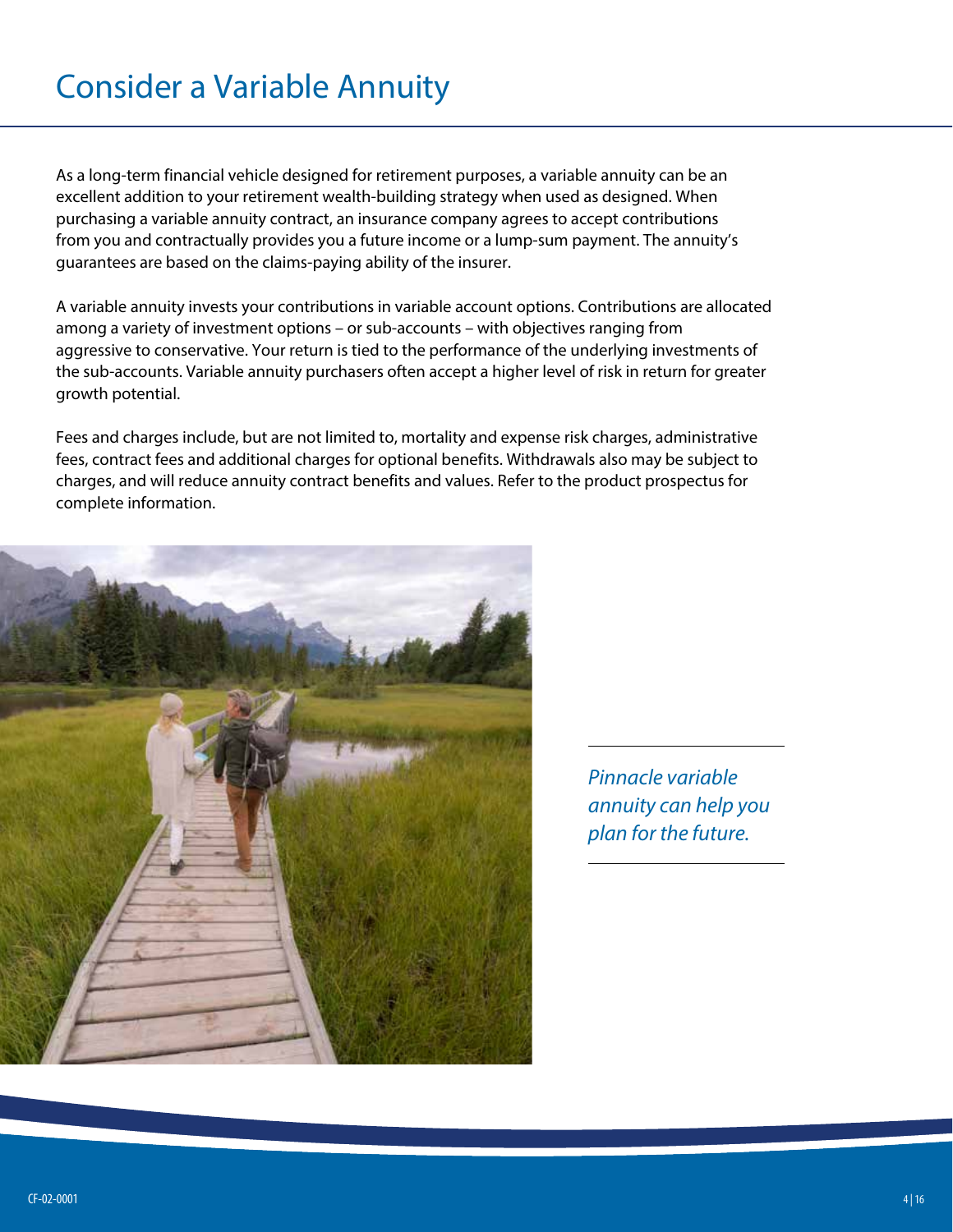## Consider Preparing for the Future with Variable Annuity Benefits

The steps you take now to prepare and save for your journey to retirement will have a tremendous impact on your future financial security. A longer lifespan means you may face several decades of exposure to unforeseen risks that could wreak havoc on your retirement. Rising medical costs and the unclear future of pensions and Social Security shift more of the responsibility of saving to you. Achieving your desired retirement depends on capitalizing on the things you can control. Considering the following common advantages of a variable annuity could help you control your financial future.

#### Growth Potential

You may invest among a variety of sub-accounts in one convenient vehicle. Your choices encompass a broad array of investment styles and asset classes. Each sub-account is managed to a specific investment objective by a team of professionals.

#### Professional Money Management

You may personally lack the time, resources or background for managing your investments with confidence. Professional money managers manage the underlying investments of the sub-accounts in a variable annuity.

#### Safety of Principal

Some annuities may allow you to choose to earn a fixed rate of return on a portion of your investment allocated to a fixed account. You select an allocation that best suits your risk tolerance. Transferring money in a fixed account to a variable account may incur market risk.

#### Lifetime Income Stream

A variable annuity offers retirement income options that can last a lifetime — confidence only an annuity can offer. The security of knowing you won't outlive your income is a critical component of retirement planning given today's longer life expectancies.

Payment of benefits under the Pinnacle contract is the obligation of, and guaranteed by, Integrity Life or National Integrity Life. These guarantees are based on the claims-paying ability of the insurer. Visit WSFinancialPartners.com/strong for the most up-to-date ratings and a discussion of the company's financial strength.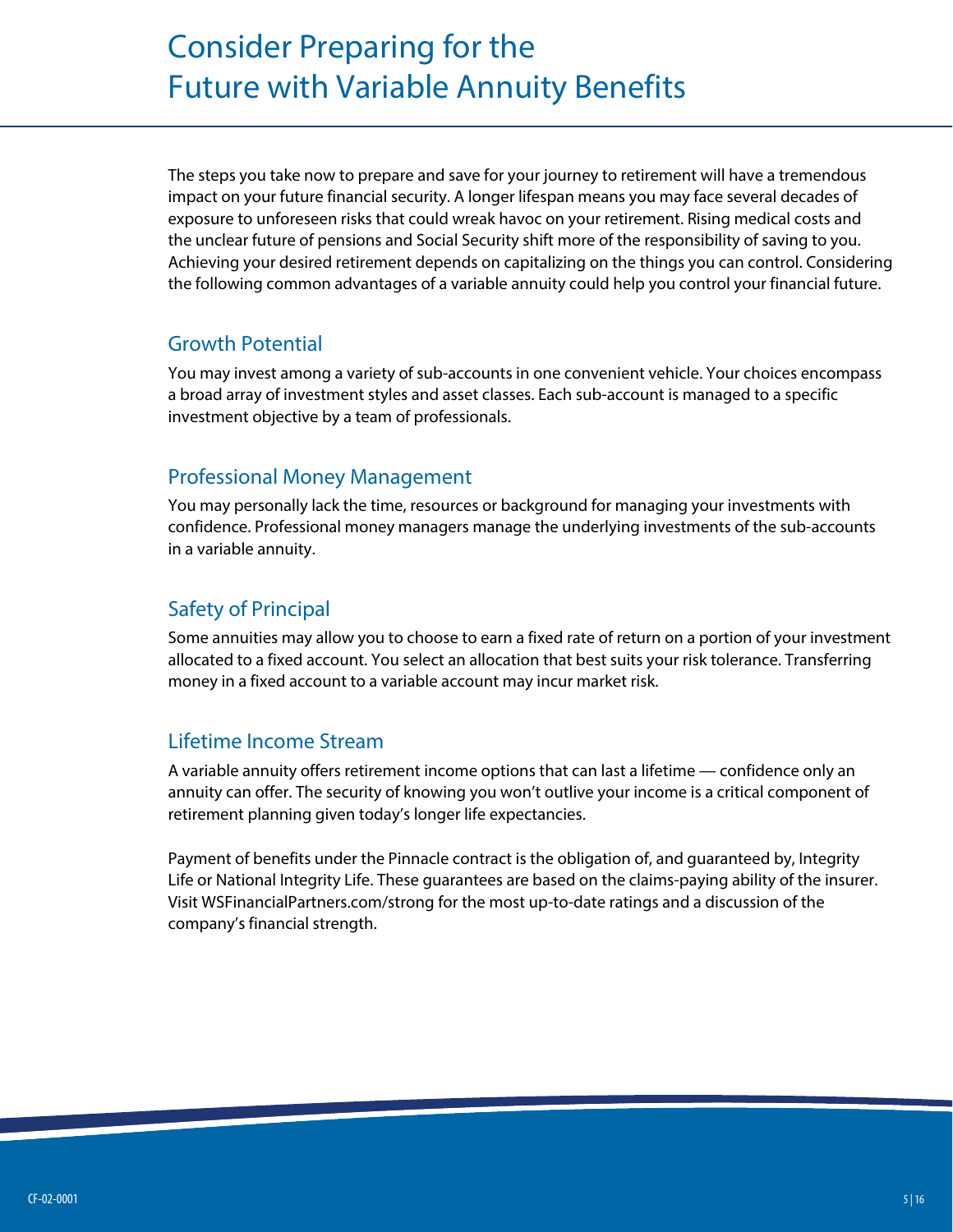## Benefits of Pinnacle

#### Tax Deferral

Because taxes aren't due until withdrawals are taken, your annuity assets compound faster than currently taxed alternatives growing at the same rate. Tax deferral can be an important feature, particularly if you may be in a lower income tax bracket when you begin taking withdrawals. And when you make a withdrawal or start receiving income payments from your annuity, applicable taxes will be due. If your annuity withdrawals are spread out over an extended period, so are your taxes. Withdrawals of taxable amounts ultimately will be subject to ordinary income tax and, before age 59½, will generally be subject to a 10% IRS penalty tax. If purchasing a variable annuity through a qualified plan, the tax-deferral advantage will not apply.



This hypothetical illustration assumes a \$50,000 lump-sum investment compounding without withdrawals for a 30-year period, an 8% rate of return and combined federal and state tax rate of 35% (30% federal tax and 5% state tax). Hypothetical returns neither predict nor project actual performance of any product or investment option and are not guaranteed. There is a 10% federal tax penalty for annuity withdrawals before age 59½. Charges and fees of the tax-deferred product are not included. If they were, results would be lower. Lower tax rates on capital gains and dividends would make the return of the taxable investment more favorable, thereby reducing the difference in the performance between the accounts shown. Consider your personal investment horizon and income tax bracket, both current and anticipated, when making an investment decision as these may further impact the results of the comparison. Tax rates and tax treatment of earnings may impact comparative results.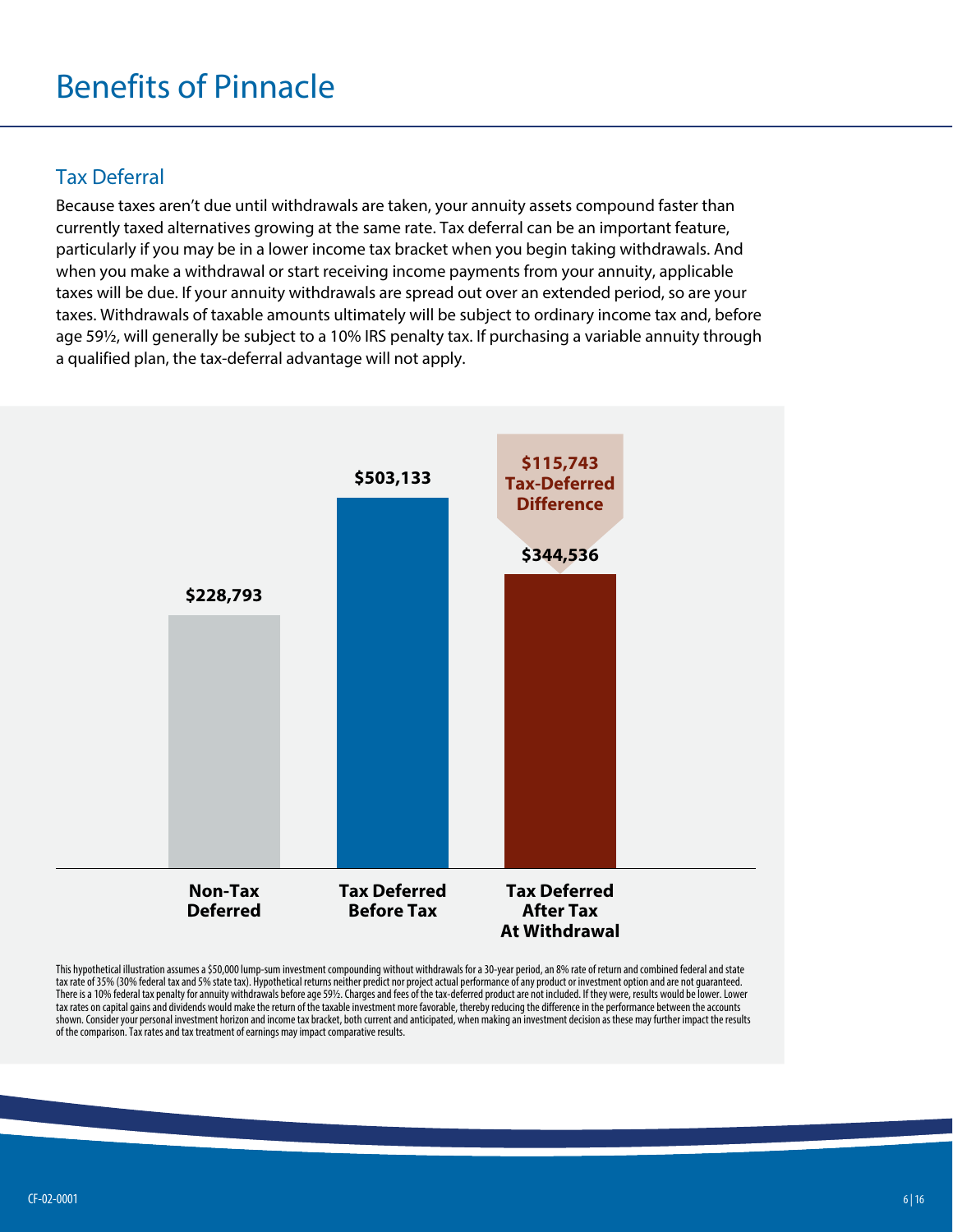#### After-Tax Contributions

Tax-qualified retirement plans have annual limits on contributions. In contrast, provided that your annuity is not part of a tax-qualified plan, there are no federal or state limits on the contributions you can make each year. That's especially important if you've already maximized your qualified plan contributions or are making up for lost time in building your retirement assets.

#### No Initial Sales Charge

Your money goes to work for you immediately. If you make a withdrawal in the early years, however, a withdrawal charge, as well as tax consequences, may apply. Consult the annuity contract or prospectus for product fees and charges.

#### **Flexibility**

You may choose from a range of investment sub-accounts and make transfers among those sub-accounts free of current taxes. As personal circumstances or market conditions change, you can adjust your investment options.

#### Accessibility

Typically, you may withdraw up to 10% of your account value annually without a charge. Greater withdrawals may be available without a charge if certain specified life events impact you and your finances. Withdrawals of taxable amounts will be subject to ordinary income tax and, before age 59½, will generally be subject to a 10% IRS penalty tax.

#### Death Benefit

A variable annuity helps protect the future well-being of your loved ones. Some variable annuities provide the contract's named beneficiary with a death benefit, paid on the annuitant's death. The death benefit paid on the annuitant's death will be the greater of your contributions (proportionally adjusted for withdrawals) or your current account value. In addition, some variable annuities offer an enhanced death benefit for an additional charge. Such protection enhances your freedom to make more aggressive long-term allocations secure by knowing your beneficiary is afforded a degree of protection from short-term market risk.

*Annuity benefits are guaranteed by the insurance company. Consider choosing a company with a history of strength and stability.*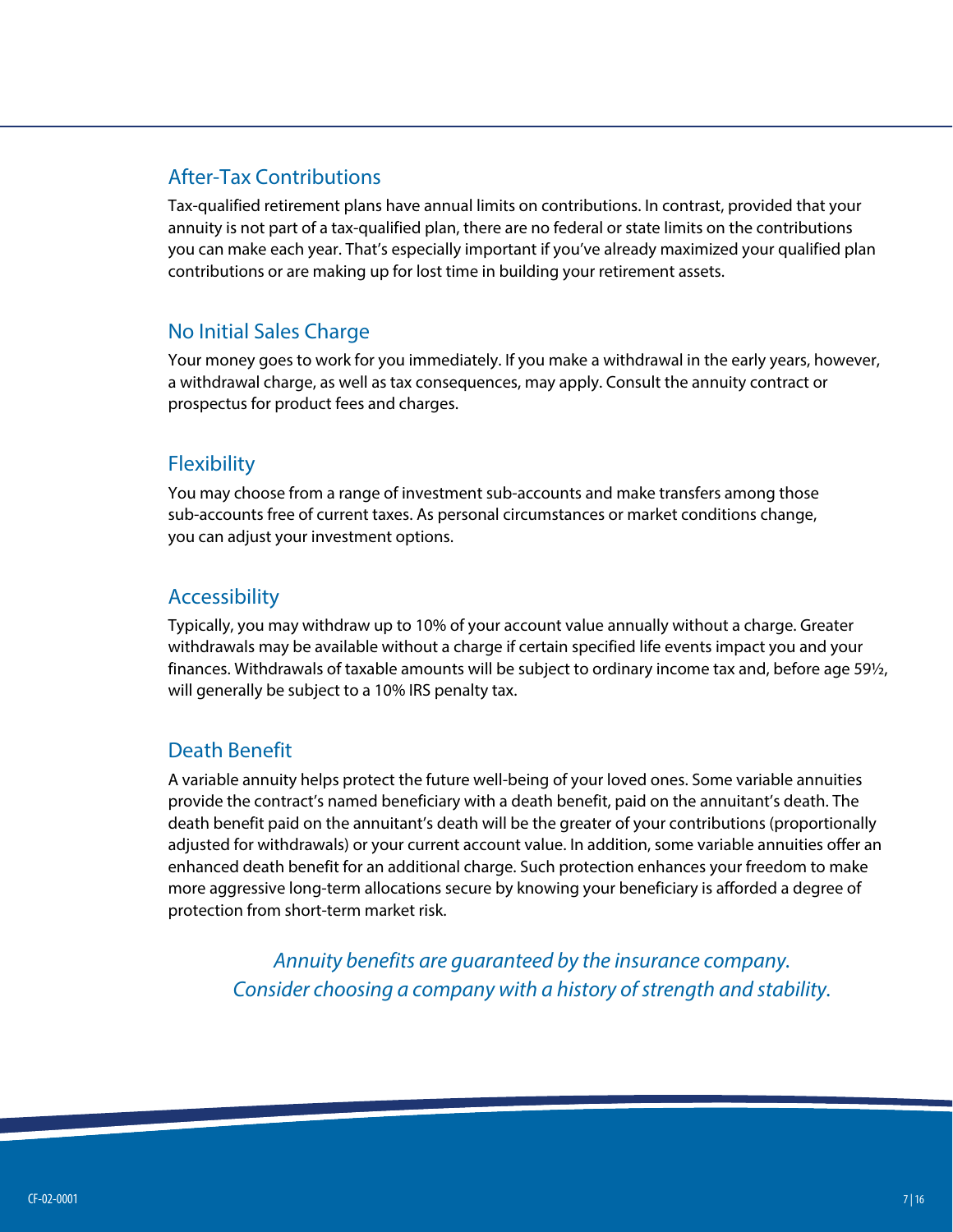Pinnacle is a flexible premium variable annuity issued and guaranteed by Integrity Life Insurance Company, Cincinnati, Ohio, or National Integrity Life Insurance Company, Greenwich, New York. Both are members of Western & Southern Financial Group. Add value to your retirement planning strategies with the investment flexibility, wide array of convenient features and versatile benefits Pinnacle provides in one solution.

#### An Exclusive Lineup of Allocation Options

When you're striving to achieve the most important savings goal of your life, you want all available options on your side. You may lack the time, resources or knowledge for managing your investment portfolio with confidence. Pinnacle provides professional money managers operating within dedicated areas of concentration.

**Professional management expertise.** Put the power of financial markets in your hands, with professionally managed sub-accounts encompassing a range of asset classes and investment philosophies. Each sub-account provides access to a portfolio management team focused on achieving the stated objective of the investment option.

**Alternative investment strategies.** Pursue broader diversification beyond traditional stocks and bonds. Alternatives exist in sub-accounts managing assets such as commodities and real estate, as well as in sub-accounts employing investment strategies and options that challenge conventional thinking and seek opportunities in a wide range of market conditions. Endeavor to manage risk by investing among a diverse array of sub-account options.

**Guaranteed rate options.** Make contributions to guaranteed rate options. In exchange for accepting certain restrictions, you gain the assurance of knowing your return is guaranteed for the period you select. Guarantees are subject to the claims-paying ability of the insurer.

**Flexibility for ease in diversification.** Allocate assets among a wide range of variable and fixed account options without incurring current taxes. Diversification may allow for more consistent performance under a wide range of economic conditions. You maintain the flexibility to alter your investment allocation strategy to meet evolving goals or respond to changes in the market. Your return is tied to the performance of the underlying investments of the sub-accounts. Variable sub-account holders accept a higher level of risk in return for greater growth potential.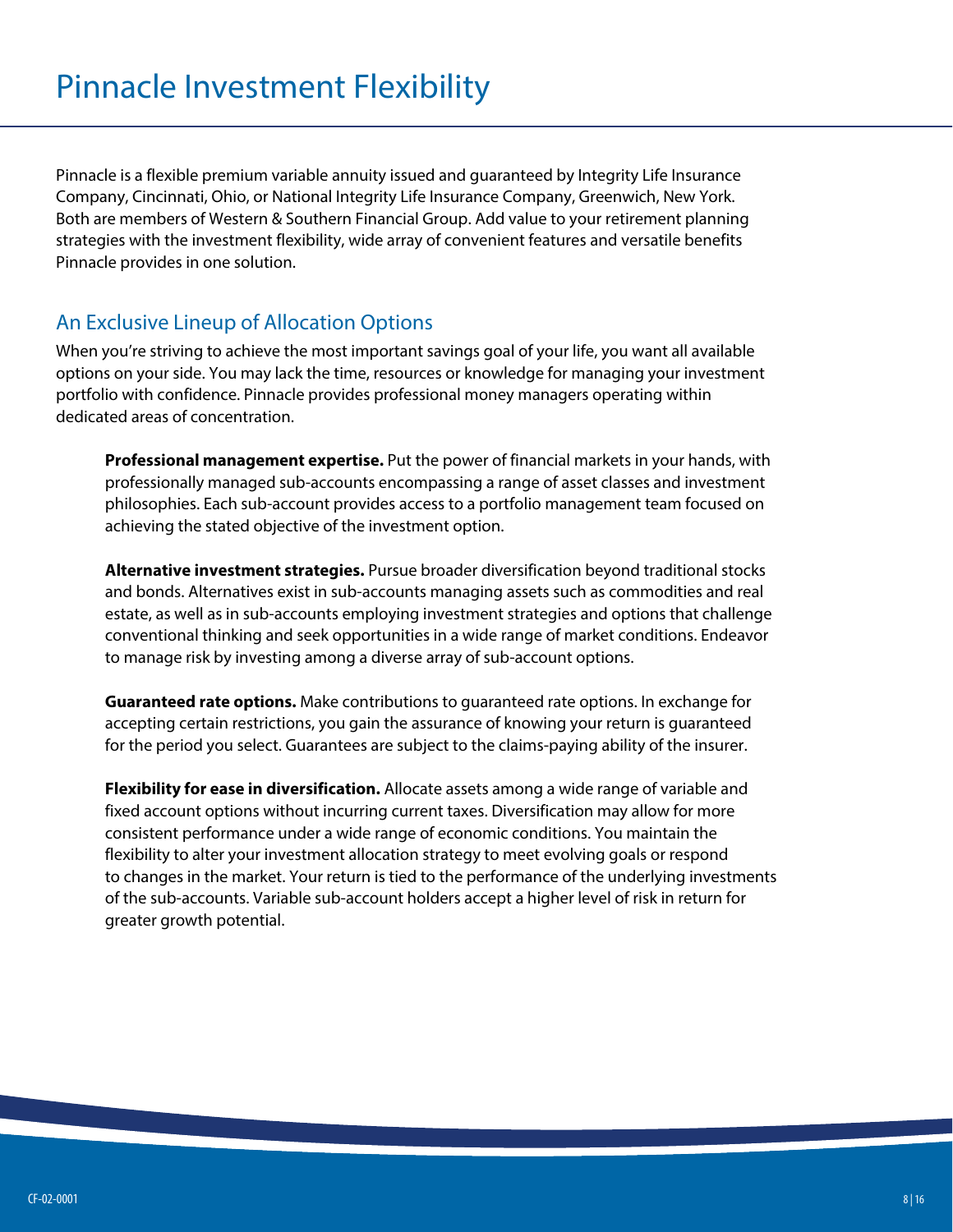## Pinnacle Product Summary

#### Issue Ages

18–85 Owner and Annuitant

#### Retirement Plans

Traditional and Roth IRAs are available. This product may be a suitable option for rollovers from KEOGH, 401(k), SEP or other tax-qualified plans. Different rules apply for tax-qualified plans. Consult your plan administrator or tax advisor for details.

#### Contributions<sup>1</sup>

| <b>Minimum Contributions</b> | <b>Maximum Contribution*</b> |
|------------------------------|------------------------------|
| \$1,000 Initial              | \$1,000,000 Age 18-75        |
| \$100 Additional             | \$500,000 Age 76-85          |

\*Contributions in excess of maximum require prior company approval.

#### Variable Investment Options

Pinnacle offers a broad array of investment styles and asset classes. Each investment option provides access to professional portfolio management.

#### Guaranteed Rate Options2

Integrity Life and National Integrity Life guarantee a fixed rate of interest for various periods, subject to a minimum interest rate on fixed account options as defined by the annuity contract. Fixed accounts are not available with a Guaranteed Lifetime Withdrawal Benefit.

#### Contract Fees

Annual administrative charge: \$30 (waived for account values of \$50,000 or more). Annual mortality and expense risk charges: 1.55% (does not apply to portion of the account value in the fixed accounts). Transfers: \$20 each after 12 discretionary transfers per year (does not apply to dollar cost averaging, systematic transfer option and asset rebalancing transfers).

<sup>1</sup> In WA, this product is a modified single premium variable annuity and contributions are only accepted in the first contract year.

<sup>2</sup> Account value may be allocated to one GRO period only. GROs may change or may not be available for renewal. Guaranteed Rate Options not available in WA.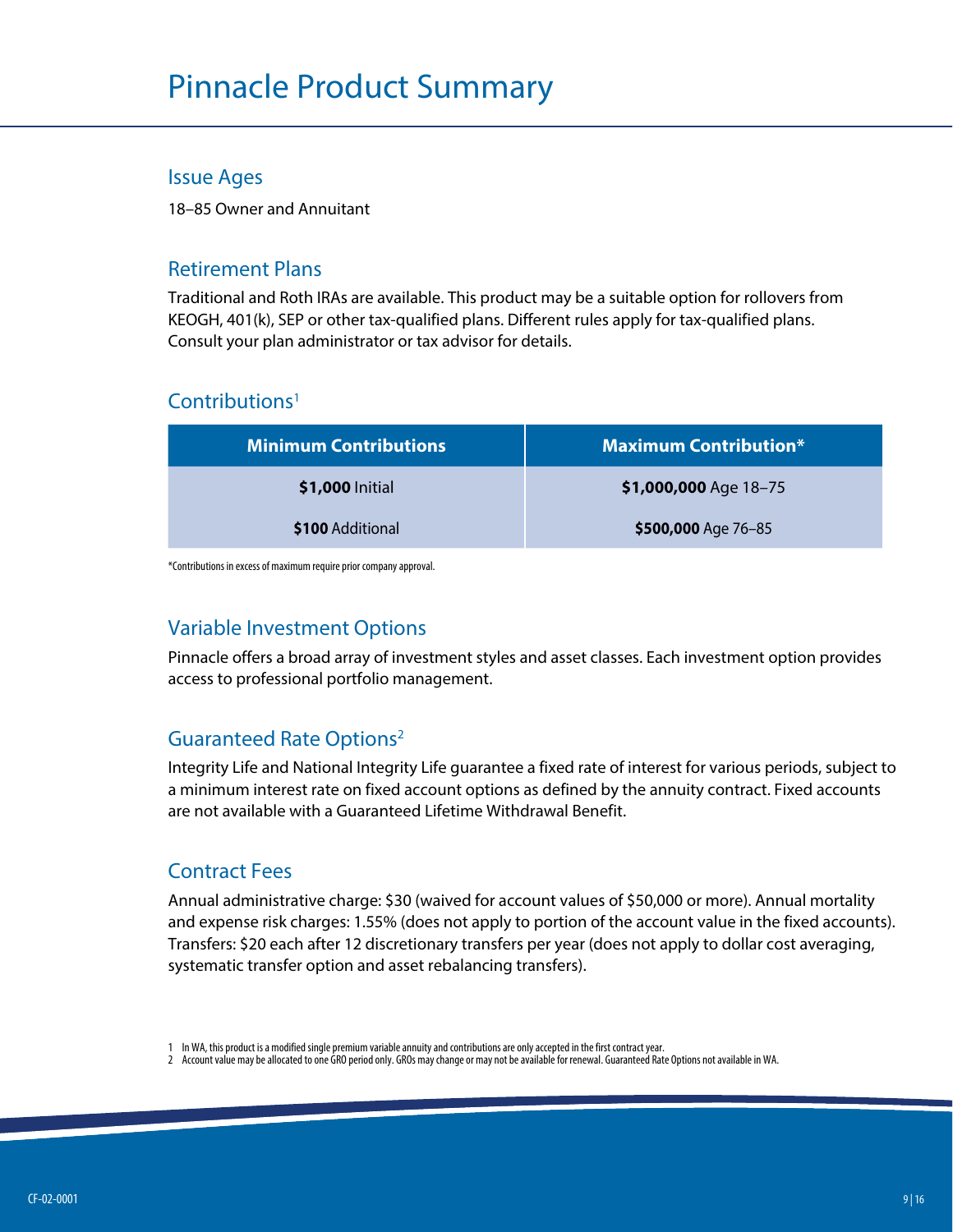#### Systematic Transfer Options (STO)

Integrity Life and National Integrity Life guarantee a fixed rate of interest for either six or 12 months. Each contribution must be transferred to variable account options within the guaranteed period. Transfers in equal installments of not less than \$1,000 each must be made on a monthly basis from the six-month STO, and on a monthly or quarterly basis from the 12-month STO. Transferring money in a fixed account to a variable account may incur market risk.

#### Dollar Cost Averaging

There are three ways to transfer among variable account options using dollar cost averaging:

- Funds can be transferred from the money market variable account option to other variable account options on a monthly, quarterly, semiannual or annual basis (\$250 minimum).
- The six-month STO can be transferred to variable account options on a monthly basis (\$1,000 minimum).
- The 12-month STO can be transferred to variable account options on a monthly or quarterly basis (\$1,000 minimum).

Dollar cost averaging does not assure a profit, nor does it protect against a loss in declining markets. For dollar cost averaging to be effective, investors should continue to invest during both market ups and downs, and consider their financial ability to maintain a consistent level of investment over time.

#### Asset Rebalancing

Asset rebalancing periodically resets your investments to your designated allocations. Available monthly, quarterly, semiannually or annually, resets ensure that your asset mix remains in line with your investment strategy. Asset allocation neither guarantees return nor protects against loss.

#### **Transfers**

Up to 12 transfers among investment options may be made annually, free of charge. Thereafter, the account will be charged \$20 for each transfer. The minimum transfer amount is \$250. Transfer restrictions may apply under frequent trading rules. Transfers are restricted if a GLWB is elected.

#### Access

Up to 10% of account value (noncumulative) may be withdrawn each contract year without incurring a withdrawal charge or a market value adjustment. Withdrawals of taxable amounts will be subject to ordinary income tax and, before age 59½, will generally be subject to a 10% IRS penalty tax. The \$300 minimum withdrawal amount is reduced to \$100 if taken through a systematic withdrawal program that is available free of charge.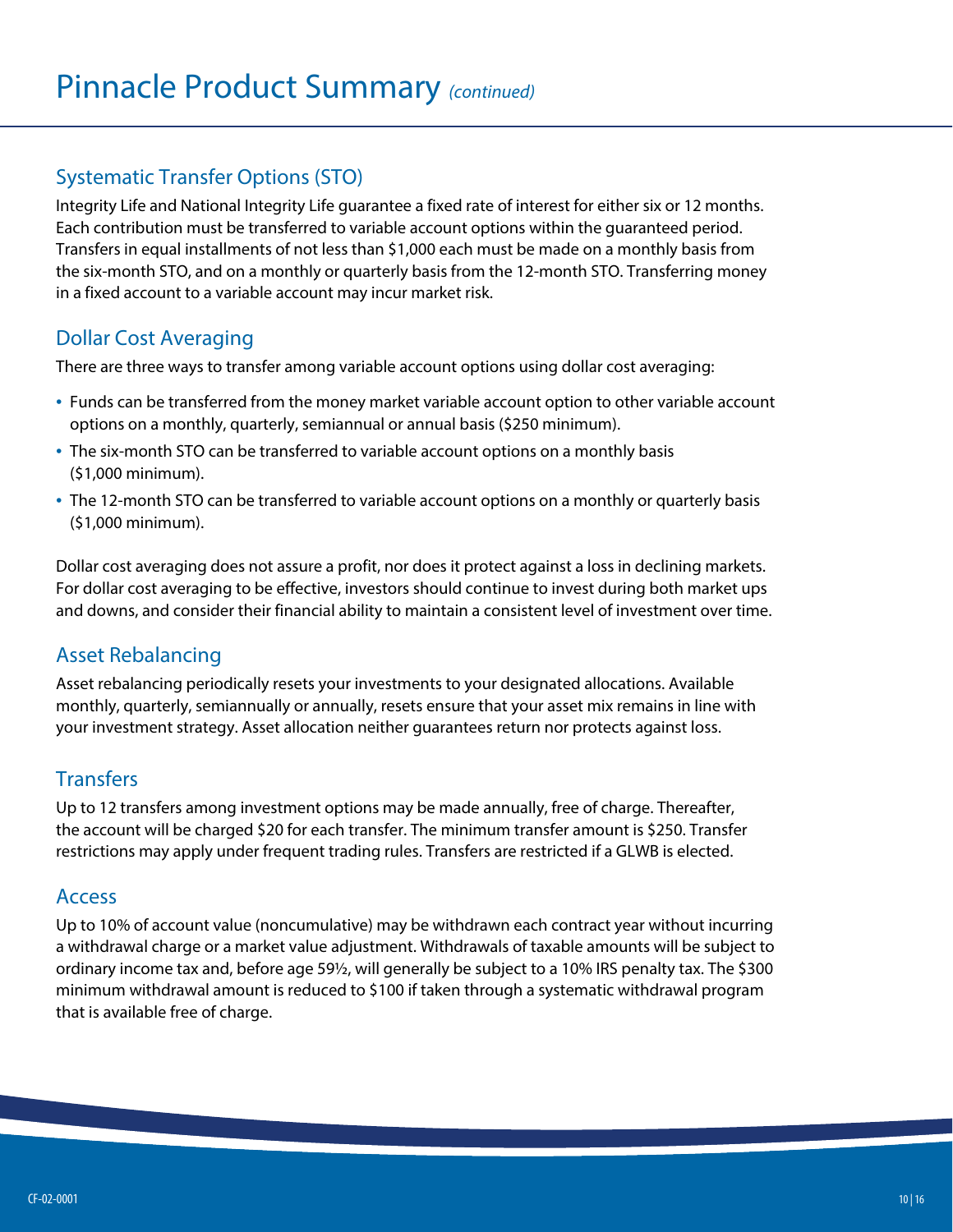#### Withdrawal Charge

A contribution-based withdrawal charge applies to amounts withdrawn in excess of the free withdrawal provision. The withdrawal charge applies to each contribution separately and decreases over time based on the number of years that have elapsed since the contribution was received. The withdrawal charge will be the following percentages of the applicable withdrawal amount:

| Integrity: | Contribution Year        |    | 2 <sup>1</sup> | Q.             | 4 <sup>1</sup> | 5. | 6              |       | <b>Thereafter</b> |
|------------|--------------------------|----|----------------|----------------|----------------|----|----------------|-------|-------------------|
|            | <b>Withdrawal Charge</b> | 8% | 7%             | 6%             | 5%             | 4% | 3%             | 2%    | 0%                |
|            |                          |    |                |                |                |    |                |       |                   |
| National   | <b>Contribution Year</b> |    | 2 <sup>1</sup> | $\overline{a}$ | $\overline{4}$ | 5. | 6 <sub>1</sub> |       | <b>Thereafter</b> |
| Integrity: | <b>Withdrawal Charge</b> | 7% | 6%             | 5%             | 4%             | 3% | 2%             | $1\%$ | 0%                |

#### Withdrawal Charge Waivers

Provided either Integrity Life or National Integrity Life receives prior required notification, withdrawal charges and market value adjustments (upward or downward) may be waived for hardship distributions. Eligible hardships include disability (National Integrity Life only) or unemployment, terminal illness and medical care (including nursing home, hospital and long-term care facility confinement) (Integrity only)! Similarly, required minimum distributions may also qualify for waivers.

#### Beneficiary Protection

Regardless of your annuity investment performance, the standard death benefit guarantees that during the accumulation period, your beneficiary will receive the greatest of:

- Total contributions (adjusted for withdrawals)
- Current account value
- Highest account value on any contract anniversary before the annuitant's 81st birthday (adjusted for subsequent contributions and withdrawals)

Your annuity contract allows death benefit proceeds to be paid directly to the named beneficiary without the delay, expense and publicity of probate.

1 The hardship waiver is not available in SD and does not include unemployment in IN, MT, NJ, SC, TX and WA.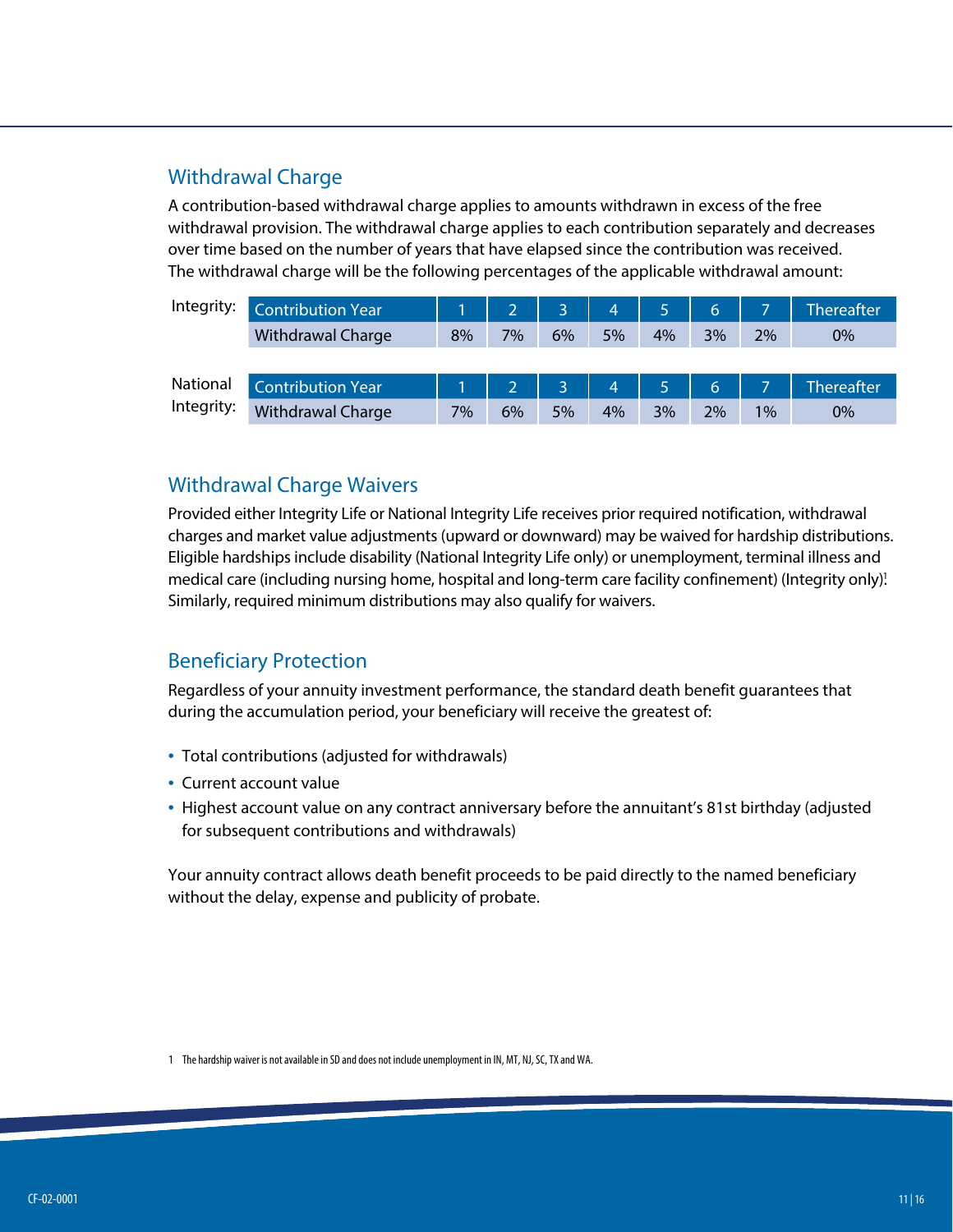#### Market Value Adjustment (MVA)

Timing is always important when you withdraw funds from your variable annuity. For example, if the value in a variable account option has increased since you invested in it, you may profit. Conversely, if the value in a variable account option has decreased since you invested in it, you may incur a loss. Something similar occurs when you move funds from a guaranteed rate option before the end of its guarantee period. An MVA – market value adjustment – can positively or negatively impact your contribution's value.

An MVA applies only to transfers and withdrawals from Guaranteed Rate Options (GRO) before the end of the guarantee period. It reflects the impact of change in guaranteed interest rates we offer from the time the guarantee period was selected. Generally, if the guaranteed interest rate we offer has *increased* since the time of your contribution, the MVA will *reduce* the GRO value distributed. That means less money to you. On the other hand, if the guaranteed interest rate we offer has *decreased* since the time of your contribution, the MVA will *increase* the GRO value distributed. That means more money to you.

**It's important to note that no MVA applies to transfers during the last 30 days of the GRO period.** It does however apply at all other times, including upon annuitizations, transfers or distributions on death of owner (unless owner and annuitant are the same), as well as withdrawals in excess of the free withdrawal amount.

The MVA will not result in a return of less than the contribution to the GRO, less transfers, withdrawals and associated withdrawal charges, plus the minimum interest guaranteed on the contract. Administrative charges, optional benefit charges and withdrawal changes may reduce this amount. A market value adjustment will be applied to early transfers, withdrawals and if applicable, annuitizations.

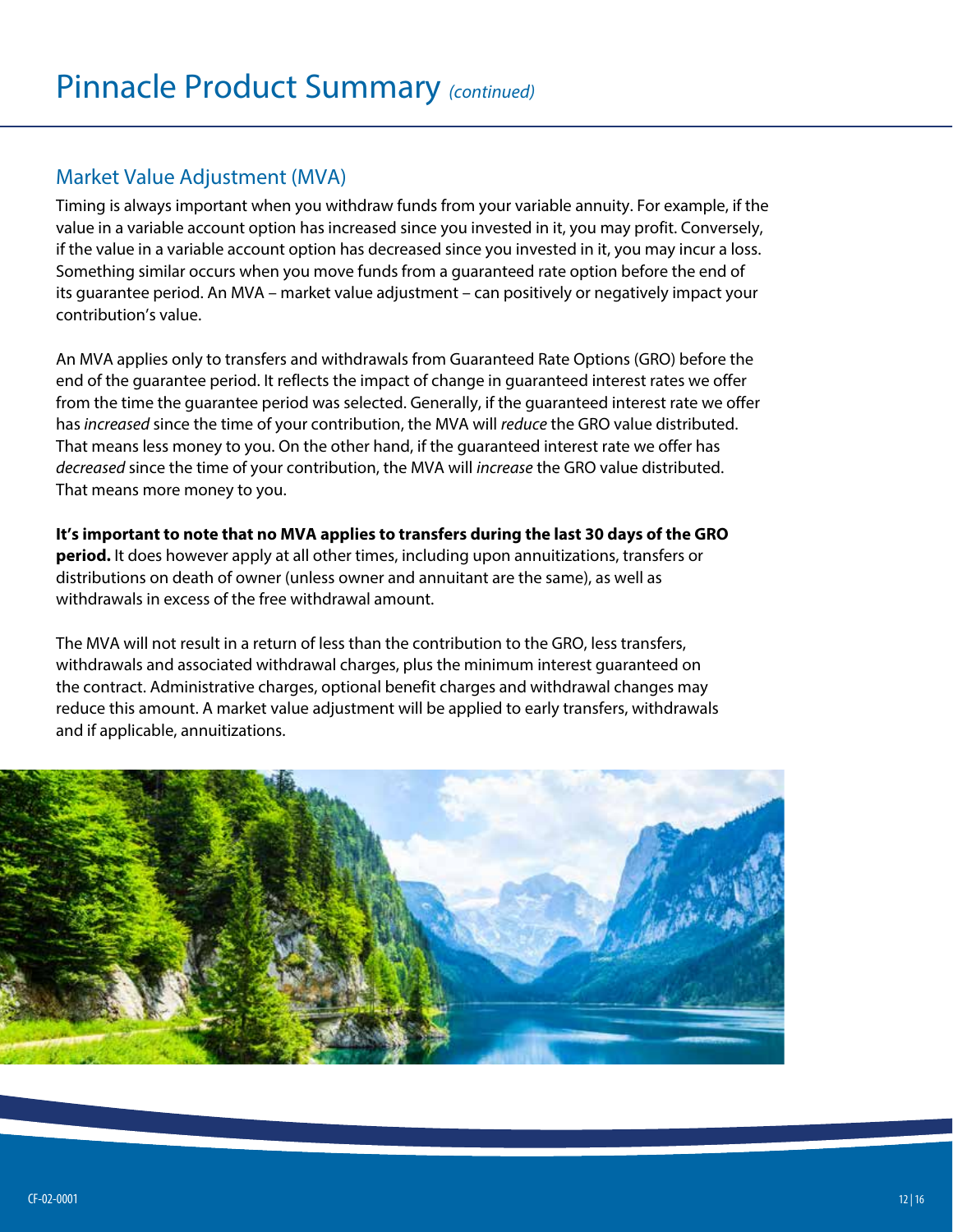When your Pinnacle variable annuity is issued, you can elect optional benefits for additional charges.

#### Guaranteed Lifetime Withdrawal Benefit

**Guaranteed Lifetime Income Advantage (GLIA)**<sup>1</sup> and **Guaranteed Lifetime Income Advantage Plus (GLIA Plus)** are optional benefits available at issue for an additional charge. Issues ages (owner and annuitant) are 50–80 for GLIA and 45–80 for GLIA Plus. They can provide predictable, sustainable income for life while still allowing you to maintain a measure of control over the assets in Pinnacle. When withdrawals are limited to the benefit's lifetime payout amount, that income is protected from market losses. The annual charge for GLIA is 0.90% for individual or 1.15% for spousal (up to 1.20% and 1.60% maximum, respectively) of the benefit base. The annual charge for GLIA Plus is 1.35% of the benefit base for individual and spousal (up to 2.00% maximum for both). For GLIA Plus, the guaranteed withdrawal amount for the spousal benefit (for both spouses) is 90% of that for the individual benefit. Only one GLWB may be elected. Additional restrictions apply.

#### Enhanced Earnings Benefit (Integrity Life only)2

The Enhanced Earnings Benefit is an optional benefit available at issue for an additional charge, provided the annuitant is under age 80. It provides an additional amount intended to offset the potential tax liability or other expenses your beneficiaries may incur when the contract's death benefit is paid. If there is no contract gain, no additional benefit is paid. This benefit is not available with a guaranteed living withdrawal benefit.

| <b>Issue Age</b> | <b>Benefit Paid</b> | <b>Annual Cost</b><br>(based on Account Value) | <b>Maximum Benefit</b><br>(% of Net Contributions*) |
|------------------|---------------------|------------------------------------------------|-----------------------------------------------------|
| $18 - 59$        | 40% of Gain         | 0.20%                                          | 150%                                                |
| $60 - 69$        | 40% of Gain         | 0.40%                                          | 150%                                                |
| $70 - 79$        | 25% of Gain         | 0.50%                                          | 150%                                                |

\*Contributions less withdrawals

1 Spousal GLWB for GLIA is not available in NH.

2 Not available in NH, NY, VT and WA.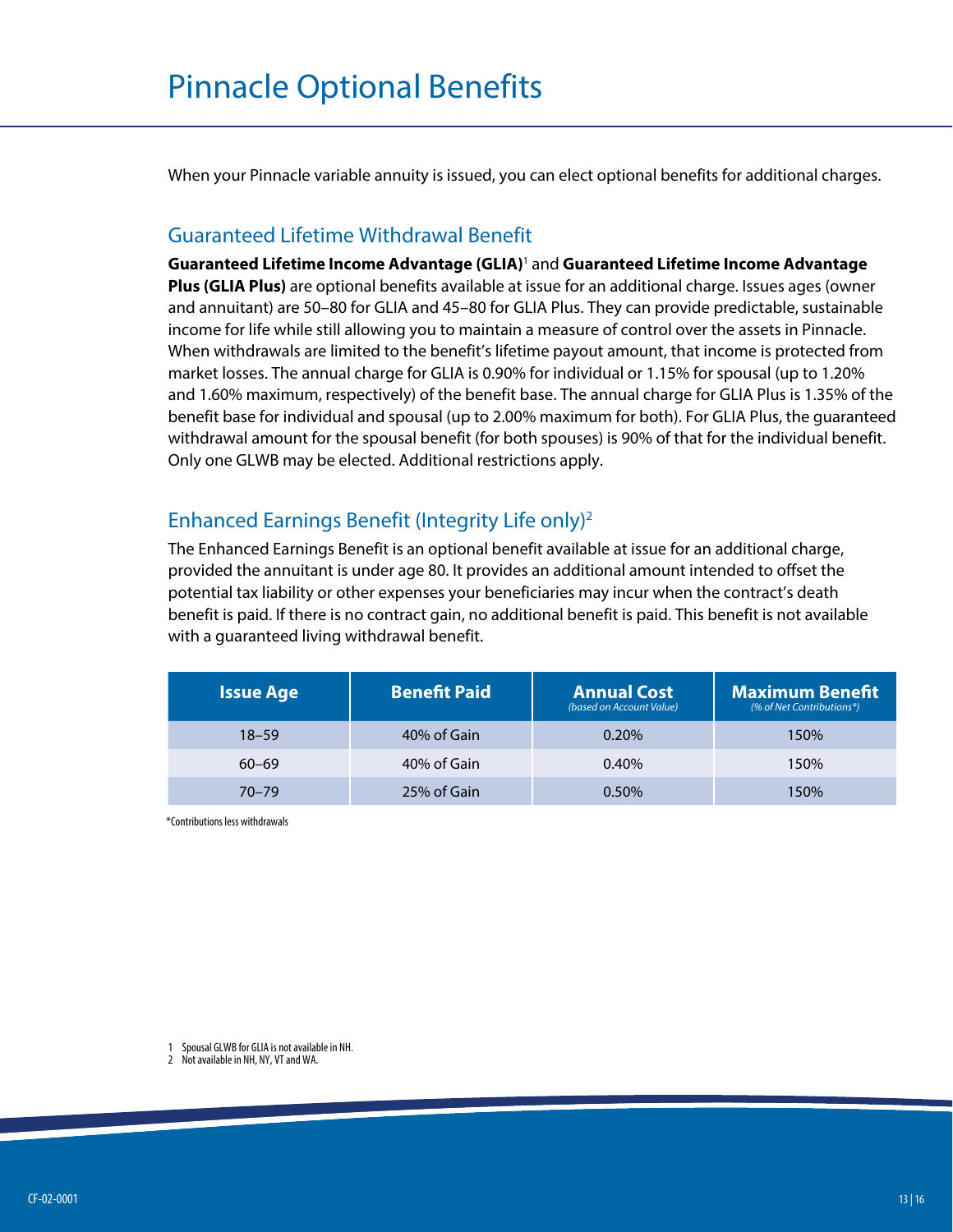## Reach the Pinnacle

Whether your goal is freedom or familiarity, reaching the retirement destination you desire is the result of careful planning and skilled execution. With the help of retirement savings tools like Pinnacle variable annuity, you may achieve your retirement dreams.

#### *Consult with a financial professional for more information.*

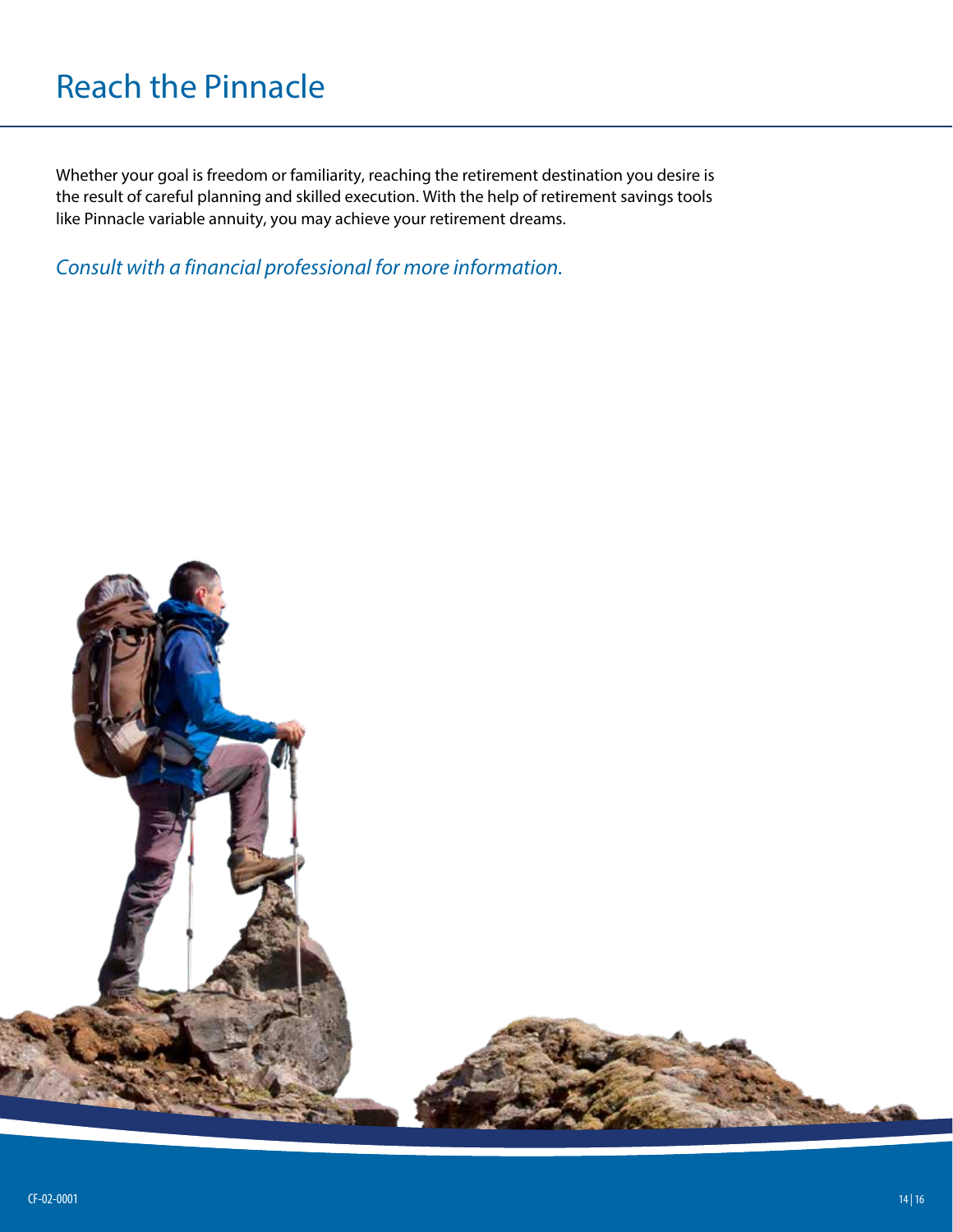#### WSFinancialPartners.com